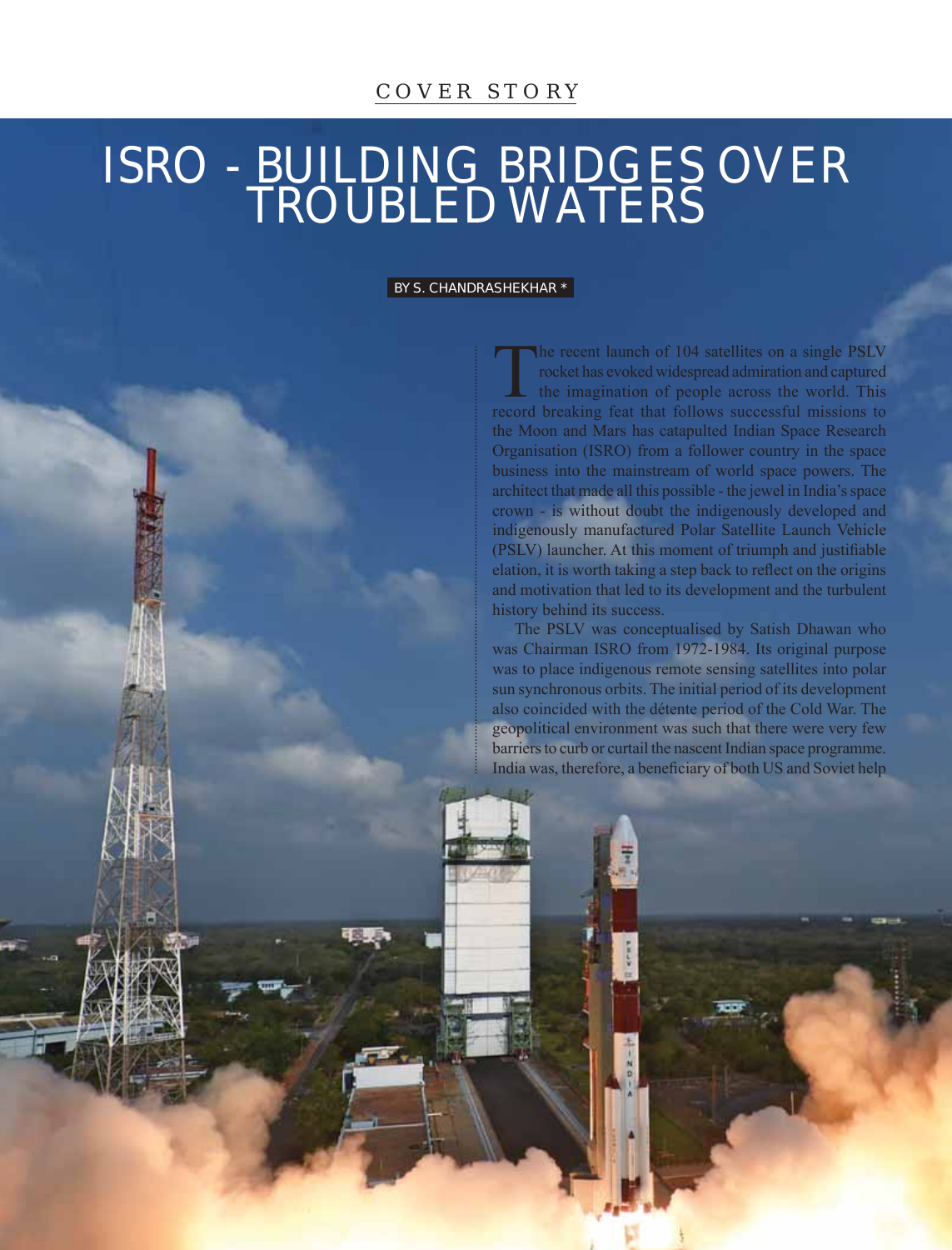The lessons that India and ISRO have learned from the PSLV and GSLV experiences should stand them in good stead as they look ahead to the future

for its space efforts. Also Europe, especially France was very supportive. The transfer of Viking engine technology for the manufacture of liquid engines to ISRO from France happened during this period. The terms and conditions under which this transfer took place were possibly unique to that time and place. It is difficult to visualise a recurrence of this kind of arrangement in the current world order. It was a tribute to the visionary leadership of Dhawan and the political setup of the country that even before the PSLV had been conceptualised they went ahead with the acquisition of a key technology that would be needed for the future PSLV.

Other major projects such as SITE (US supported), STEP (Europe supported), Aryabhata and Bhaskara launched by the Soviet Union free of cost, APPLE launched by ESA free of cost, helped ISRO develop the technological and organisational capabilities to build complex space systems. These were the heydays of the 'sanctuary regime' in space that ISRO successfully navigated in order to acquire the required competences.

Bottlenecks in the foreign procurement of key components and materials required for the building of both satellites and rockets became visible in the early 1980s. As the PSLV moved into its final phases of development, the US-led Missile Technology Control Regime (MTCR) came into force creating additional barriers for the speedy realisation of the project. These constraints on foreign procurement forced ISRO to come up with original approaches to resolve many technical issues that it faced. The development of the crucial fourth stage of the PSLV with restart capabilities needed to place the 104 satellites in orbit went through its trial by fire before it was finally certified for use. As a consequence, the original purpose of creating a strong indigenous base for the development and production of launchers required for the space programme was reinforced several fold. The PSLV architecture represents an original, India designed and India manufactured product. This has helped successive generations of engineers to progressively improve its capabilities to meet various mission requirements.

Though embargo regimes imposed mainly by the US also affected the satellite programme, its effects were not as serious or as pronounced as in the launcher area. Commercial considerations as the Indian programme expanded in scope and scale also played a role in moderating the effects of sanctions and control regimes as ISRO turned towards indigenous development or other suppliers for meeting its needs. As the PSLV moved into its operational phase in the early 1990s, the world space order went through yet another upheaval with the demise of the Soviet Union. The rise of China as a world power, the first Gulf war in which spacebased US assets played a major role in winning a conventional war, and US-led developments on Ballistic Missile Defence (BMD) created new complications. The sanctuary regime gave way to a more antagonistic space order.

The 1995-96 Taiwan straits crisis resulted in a major military modernisation response from China that involved significant investments in space-based assets. These Chinese actions can be seen as asymmetric moves aimed at the vulnerabilities of a dominant US. It includes the development of space-based C4ISR satellites, Anti-Ship Ballistic and Cruise missiles that target Aircraft Carrier Groups (ACG) as well as Anti-Satellite (ASAT) weapons that can attack US satellites. China's Anti Access/Area Denial (A2AD) strategy that is based on these demonstrated capabilities can be seen as a Chinese counter to US actions that threaten China's core interests such as Taiwan. These moves and counter moves by the two major space powers are transforming the use of space. Any conventional war or even a limited engagement between China, the US and its allies in the Asia Pacific theatre could have direct as well as spillover effects into space. Nuclear war, conventional war and space-based assets are closely intertwined with war and the war deterrence strategies of the major world powers. This is the reality of today's geopolitical landscape.

The continuing US ban on space trade with China has also had a major impact on Chinese efforts to enter the global market for space products and services. These embargos have forced China closer to Europe and Russia. It has also significantly strengthened China's internal capabilities to build indigenous satellites without any US parts. China can today build low cost large state-of-art communications satellites